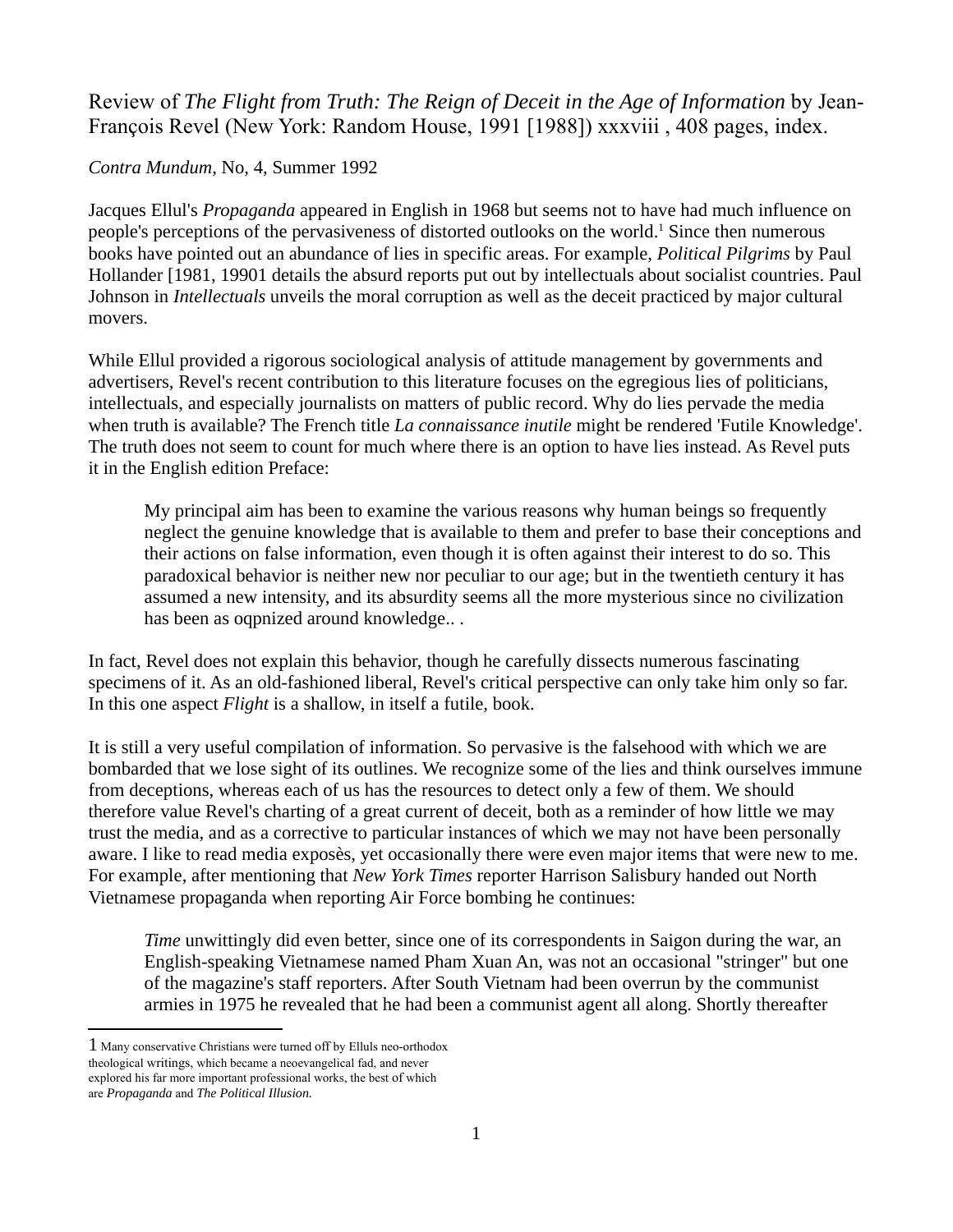Pharn Xuan An could be seen seated in the grandstand next to Phan Van Dong, along with the entire Hanoi Politburo, during a military march-past. (p. 245)

Do you recall any apology from *Time* for misleading their readers? Were there any essays in the opinion magazines on the vulnerability of the press to this sort of penetration and deception, and what could be done to minimize its effects?

Two chapters are especially pertinent following the Rodney King riots. "The Political Function of Racism" and "The International Function of Antiracism". Does it occur to the superheated brains of the media opinion mongers that the presence of thousands of heavily armed, highly organized, and thoroughly vicious gang members in Los Angeles might contribute to the reluctance of a jury to turn against the police who are all that stand between them and mayhem? Might not the debased and bigoted character of organizers and participants in 'marches for justice' suggest to them instead the true motive behind the charges of racism? That would be to give up a favorite and effective ploy by the left, as Revel recounts at length.

Revel himself sometimes succumbs to falsehoods. One example is the figure of 20 million Soviet war dead. The USSR originally claimed 7 million, but escalated the number during negotiations over the post-war deposition of Central Europe, as its propaganda value became evident. Besides being a nice round number, the 20 million figure was widely circulated, *so* they stopped there. It was a favorite of Walter Mondale who argued that the many deaths rendered Russian communists non-aggressive for fear their people would suffer again. According to a study published about ten years ago in *Commentary,* war dead were about 13 million, with another 17 million killed during the war years for political purposes by Stalin's regime. Another error by Revel is in his argument that Americans are entitled to vote out abortion since they voted it in the first place. He seems not to realize that *Roe v. Wade* overthrew state laws by arbitrary court decree.

Other topics Revel considers are the taboo against criticism of left-wing regimes, however murderous; the double taboo in the case of Third World leftists (to report their crimes is always denounced as racist); the viciousness with which the press unites to denounce and defame any critic; '"The Need for Ideology"; deception and lust for power by journalists; ideological cormption of academics; and cultural leaders, literary and scientific, prostituting their reputations to propaganda purposes.

Revel is mainly concerned with the European press. There is a need for a similar comprehensive study in the American context, but by a real conservative, not a neo-con who shares Revel's blind spots. While it is a valuable reminder for all of us, Revel's book is good summer reading to prepare the bright and motivated high school graduate against the four years of lies to which he will be subjected in college.

## **Review revisited 2021**

After nearly thirty years, we see the media pursuing the same sorts of falsehoods. But the falsehoods have increased, and at an accelerating pace. Today the majority of the population does not question the identification of the media as fake news. But there are peculiarities. On topics where people are accustomed to being lied to, or which they perceive as political, they dismiss as lies what the news reports. But on other topics they still believe what they hear. But whenever one chances to meet